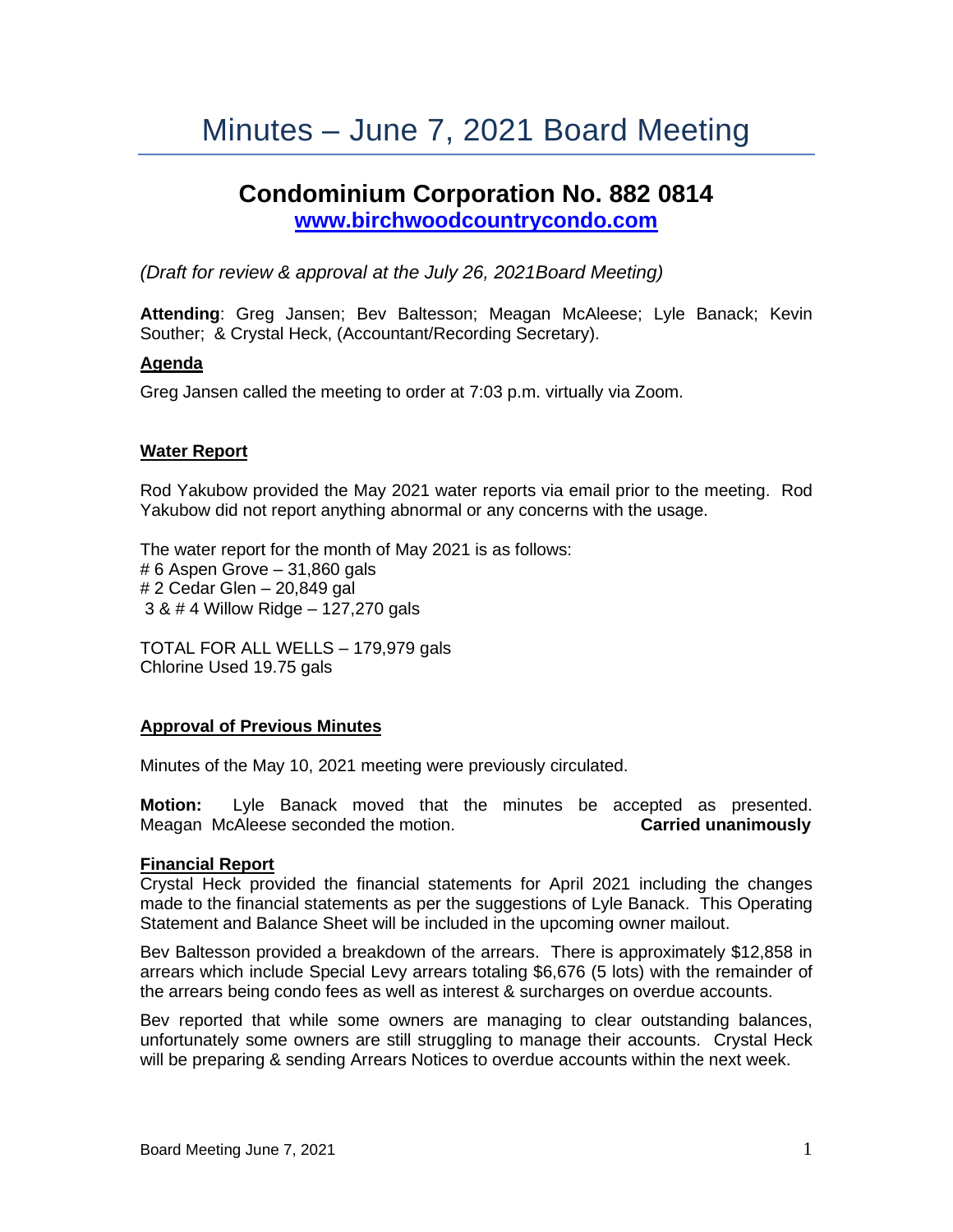## **Site Services**

There is currently nothing new to report

**Brazeau County Liaison** There is currently nothing new to report

# **Old Business**

### **Action items as per list**

• Community Lot signs & Corner markers – Lyle Banack advised work has started on the installation of corner / directional signs. Lyle has initiated Alberta One Call locates for TELUS, Fortis & Buck Mountain Gas. Lyle is looking to source some equipment in order to locate electric lines as an alternative to contracting this work out. Kevin Souther may have access to adequate equipment and will follow up with Lyle. Lyle also indicated that some lot signs may be able to be placed on existing posts already placed on lots and, in some cases, on large trees. Bev Baltesson questioned if the trees would be harmed by this placement. Lyle advised that there would be no harm, only two small screws are used to attach the signs.

The Corporation received two quotes for sign post installation. Discussion regarding these quotes were held though email by Directors, excluding Lyle Banack. Motion details are captured below in Motions By Email section.

- Electrical boxes Kevin Souther advised that Jerry Wells will be ordering 3 or 4 boxes.
- CC Valve and Water Hydrant Locations Bev Baltesson advised that she has talked to Rod Yakubow and he will assist in completing this work.
- Lead Management Plan for Water Meagan McAleese will draw up a plan and work with Kevin Southern & water contractors to have this work completed before the end of September 2021.
- Lights @ twp road 494 entrance –. Nothing new to report.
- Water Upgrade Project The water upgrade committee met with Pat Fisher from Minnow Engineering on May 15, 2021 to discuss a revision to the Willow Ridge well house design and to view the upgrades in Aspen Grove and Cedar Glen. Greg Jansen will contact Pat to ask for an update.

Kevin Souther advised that Pat Fisher suggested that acceptable fluoride levels may be changed by Alberta Environment. If these requirements change, we may be required to find a solution to manage the fluoride levels in the Aspen Grove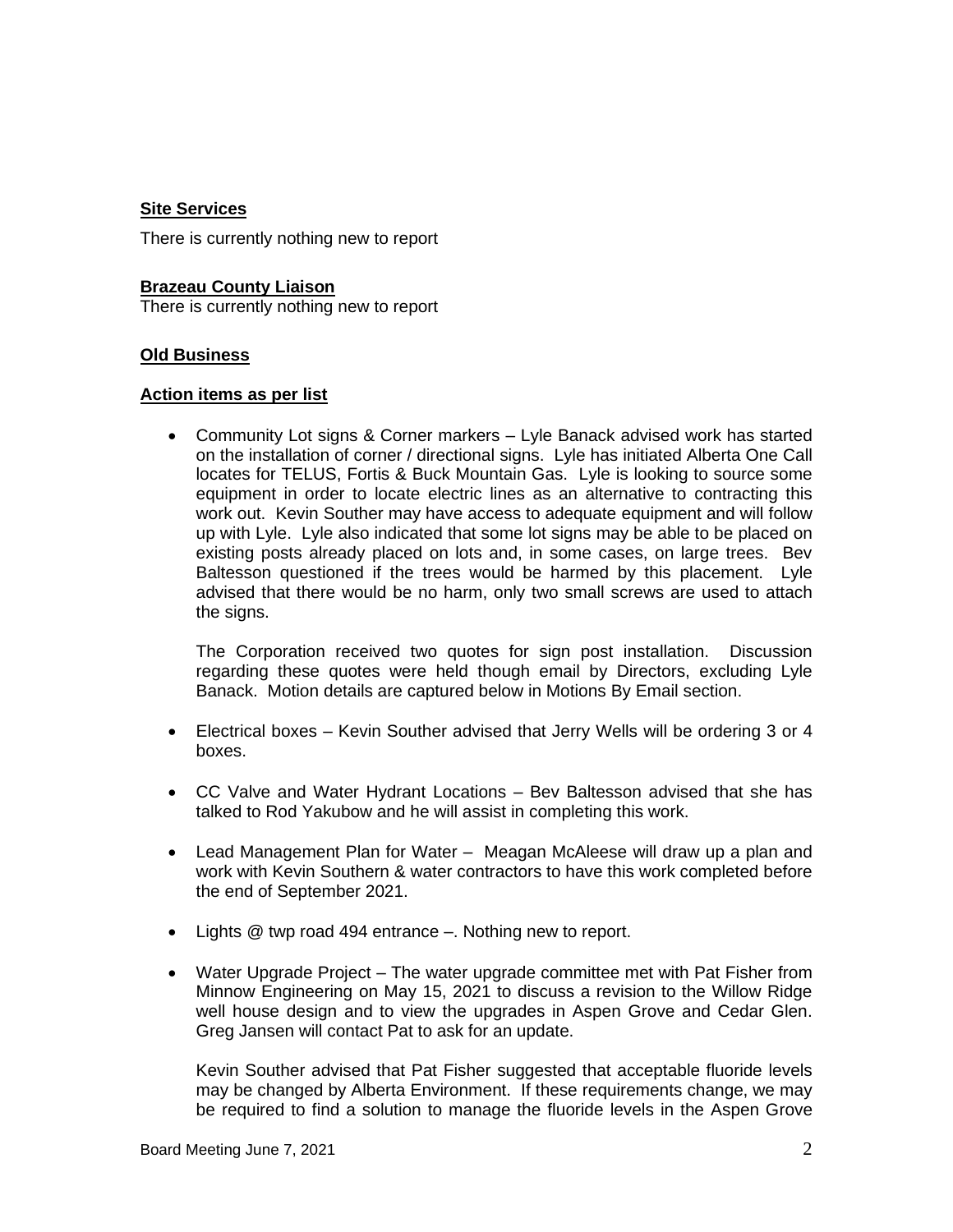well house. Lyle Banack advised that there is a second well (near lot 109) that we could, perhaps, test the water to verify fluoride levels in that well. Kevin Souther and Greg Jansen will investigate further & determine if there is a way to test the water.

Bev Baltesson advised that invoices for the Water Upgrade are current and the project is within budget.

- Aspen Grove Wellhouse Flooding Kevin Souther advised that he thinks we will only need a small excavator to complete this work and will check with owners in the area that may have access to this type of equipment. Meagan McAleese advised that she has approximately 30ft of weeping tile that can be used, if adequate.
- Sand/Grit Boxes on Hill Lyle Banack advised the box has been built. He indicated that he will need Bruce Swanston to place some gravel near the area where the box will be placed and will also need some concrete blocks to set the box on. Greg Jansen advised that he has some spare concrete blocks that may be suitable.
- Water Well House Security Nothing new to report
- Reserve Fund Study Meaghan McAleese will check with Karrie Jones of Archi Worx Consulting Inc to confirm start date and timeframe for the study. Discussion was held regarding electrical lines and Lyle Banack suggested that Karrie contact Jerry Wells to insure that the Corporation has the necessary breakers, etc available.
- Willow Ridge Wellhouse Shingles and Willow Ridge & Aspen Grove Siding Nothing new to report.
- Security Gate repair Kevin Souther advised that a local contractor was unsuccessful in repairing the gate. Kevin advised that it appears that remotes can successfully open the gate, however, the keypad is not working properly. Kevin has reached out to alternate contractors in an attempt to repair the gate key pad.
- Tree trimming & removal Kevin Souther advised that he will be asking Bruce Swanson and Paul Mah to identify and mark trees that need to be removed.
- Administration Assistance Contract Bev Baltesson advised that two candidates in the neighborhood expressed interest assisting with administration work. Bev discussed the type of work, expectations, etc with each candidate. Bev expressed that both candidates would be qualified to assist with the association office work and recommended that Shirley Weslosky be awarded the contract. A brief discussion was held.

**Motion:** Bev Baltesson moved to award the Administration Assistance Contract to Shirley Weslosky. Lyle Banack seconded the motion. Lyle Banack seconded the motion. **Carried unanimously**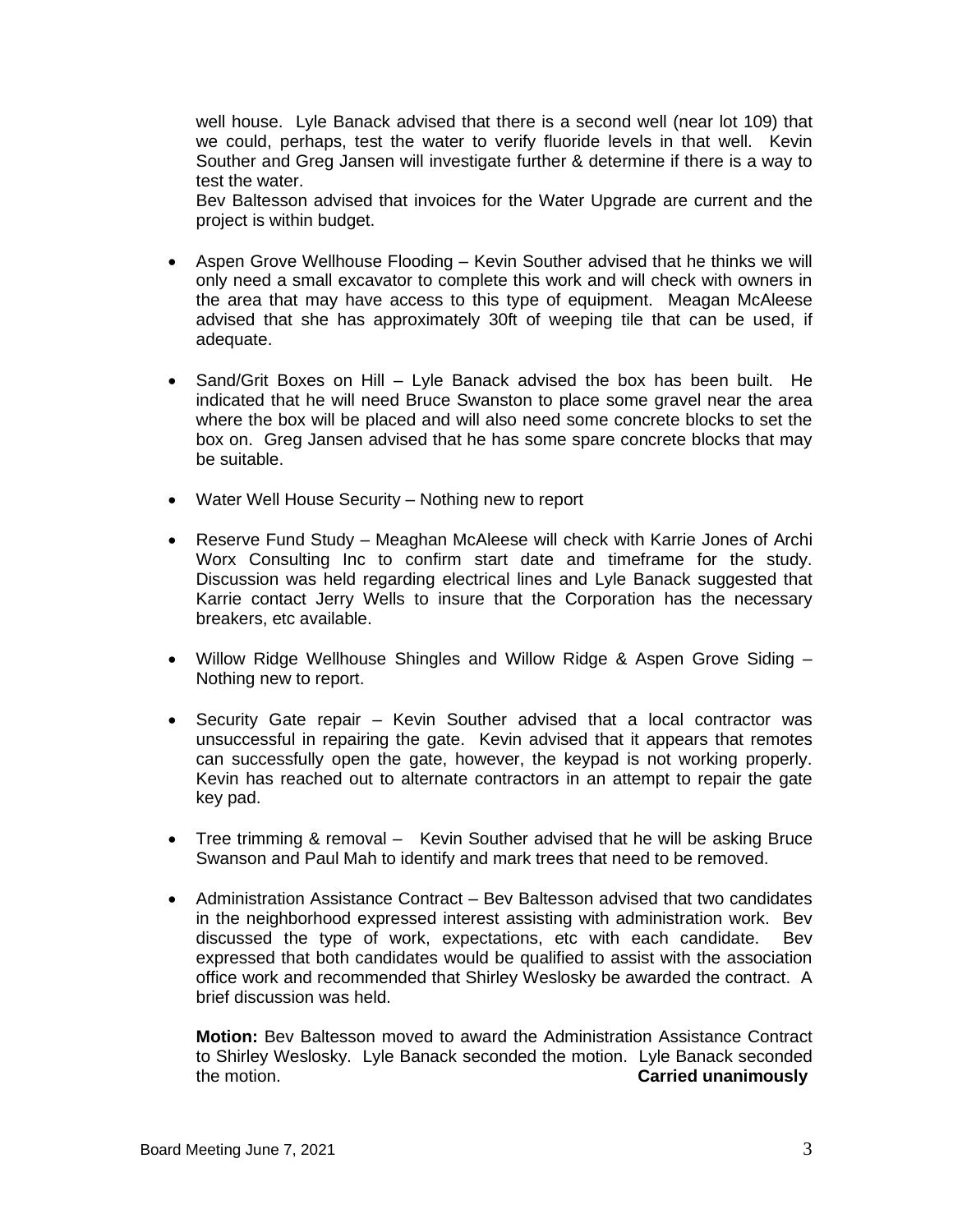- Budget July December 2021 Lyle Banack previously circulated a proposed budget to all directors via email. Directors discussed, revised and adopted a revised budget. Motion details are captured below in Motions By Email section.
- Annual General Meeting Bev Baltesson previously circulated a quote from Get Quarum for a virtual meeting. Lyle Banack suggested that we would most likely want to host an owner attended meeting at Birchwood Center with a virtual component for owners who could not attend in person. Discussion was in favor of this type of a combined in house and virtual meeting.

Bev had provided draft documents that will be included in a mailout to all owners for Directors to review, prior to the meeting. Bev will make the necessary revisions agreed upon and arrange for printing & mailing.

Lyle Banack suggested that we should set a date for the Annual General Meeting and include the Notice of AGM with the owner mail out being sent later this week.

**Motion:** Lyle Banack moved that the Annual General Meeting be scheduled for Saturday, October 2, 2021. Meagan McAleese seconded the motion.  **Carried Unanimously**

- Dust Control Lyle Banack advised that he has a partial quote from Brazeau County for the dust control application, however, has not heard back from the County regarding how much gravel would be required to apply dust control before the end of June 2021. Bev Baltesson had concerns about applying the dust control this year because in 2019 the dust control was not applied until mid or late August and, therefore, should be adequate until 2022. Bev also commented that, after the May 10, 2021 Board Meeting when the dust control issue was raised, she toured many of the roads in the complex prior to recent rains to guage how the previously dust control was working. It appeared that many of the roads had a 'hard pack' surface to them which was what the previous application was to look and behave like. Greg Jansen asked if of the Directors heard any complaint from any other owners regarding the dust in the area. Further discussion was held with agreement that Lyle will contact Brazeau County to assess the roads and provide recommendation and costs, including gravel for dust control.
- Water Services Contractor position The Corporation is still working on finding a suitable replacement for this position. Kevin Souther advised that he has discussed the position with a few owners. Bev Baltesson advised that Rod Yakubow has arranged for an interested owner to ride a long with him the week of June  $14<sup>th</sup>$  to get an idea of what the position entails. Two other owners may contact Rod to ride with him to gain a better understanding of the work and time involved in the position. Bev also indicated that Rod is willing to have any interested candidate ride with him, if interested.

Lyle Banack questioned the requirement of 12 months of job experience for any newly certified operator. Bev thought that the experience could be done at Birchwood. Lyle wanted to look further into the training and job experience. Bev had recently reached out to Hugh Mack of Alberta Environment to get information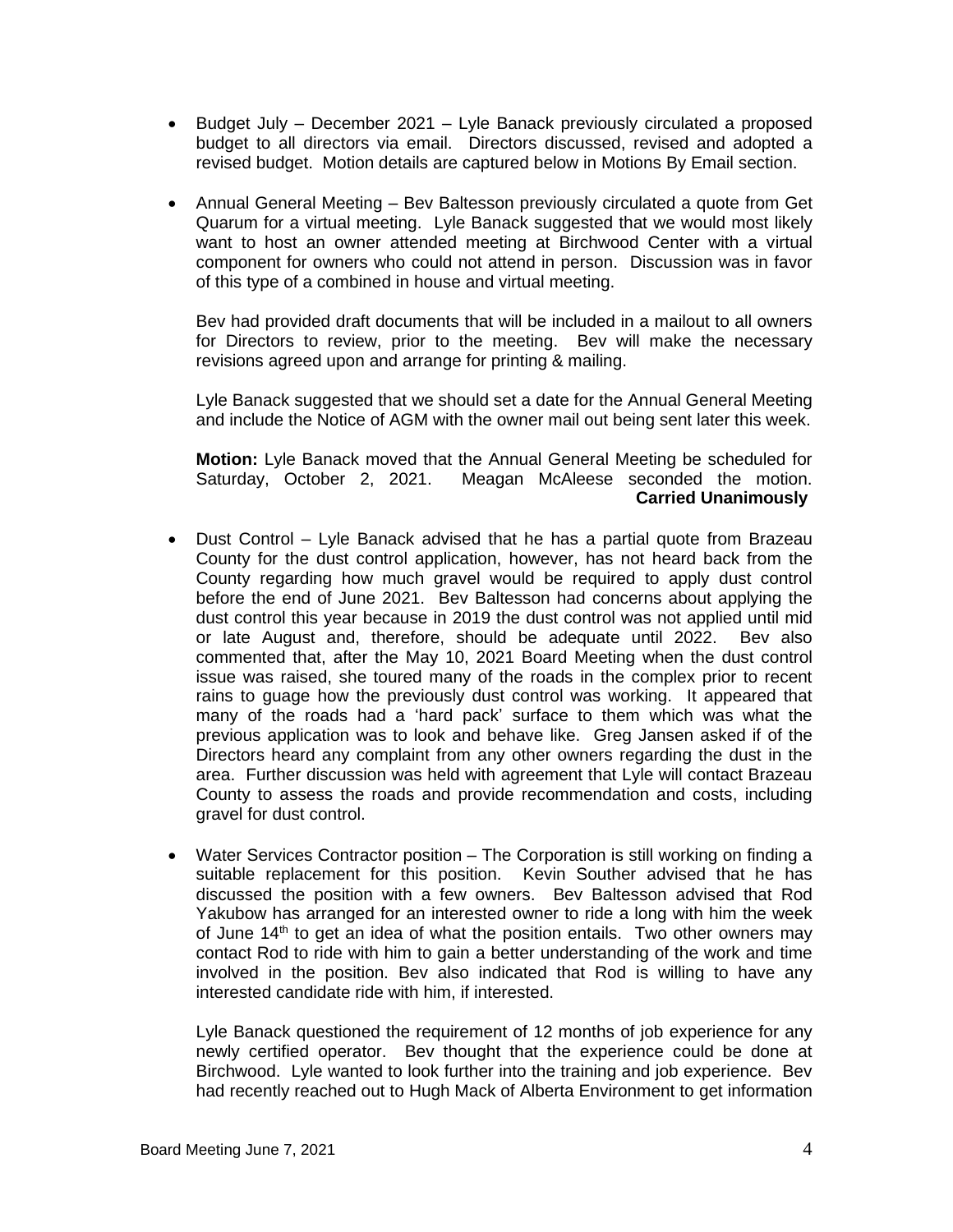on costs, for budgeting purposes, for training a new operator. Bev will forward this information to all directors.

Lyle Banack will contact Brazeau County to inquire if they can assist us in any way with finding a suitable candidate, providing work experience, etc.

**If any owners are interested or know of anyone who may be interested in this position please contact the Corporation as soon as possible. A job description and list of job duties can be provided, upon request.**

• Rules & Regulation Revisions – Bev Baltesson provided all Directors with revised Rules & Regulations prior to the meeting. A brief discussion was held and minor changes made.

**Motion:** Lyle Banack moved to adopt the Rules & Regulation as revised on June 7, 2021. Meagan McAleese seconded the motion. **Carried Unanimously**

Bev Baltesson will arrange to have the revised Rules & Regulations included with the upcoming mail out to all owners.

• Water Services Job Shadow – This item was discussed above in the Water Services Contractor Position.

#### **New Business**

Owner Concern – Unsightly Lot – The Corporation received a letter on June  $4<sup>th</sup>$  and June 7<sup>th</sup> from two different owners regarding an unsightly lot. The Corporation will notify the owner of the non-compliance and required action. Bev Baltesson will draft a noncompliance letter for Director's review prior to mailing.

#### **New owners**

Lot 45

#### **Correspondence for Review and filing**

Contracts (Administration Assistant) Birchwood Development Applications x 1 Brazeau County Development Permit x 2 Land Title Certificate x 1

#### **Motions Made By Email:**

#### **June 4, 2021**

**Motion:** Meagan McAleese moves to hire Landon Banack of Mobuck Holdings Ltd to install sign posts for lot & directional signs supplied by the County of Brazeau. Seconded by Bev Baltesson. Carried, 4 in favor & 1 abstainer

### **May 27, 2021**

**Motion:** Bev Baltesson moved to accept the proposed budget and monthly assessment fee of \$115.00 + gst from July 1, 2021 to December 31, 2021. Greg Jansen seconded the motion. **Carried Unanimously**